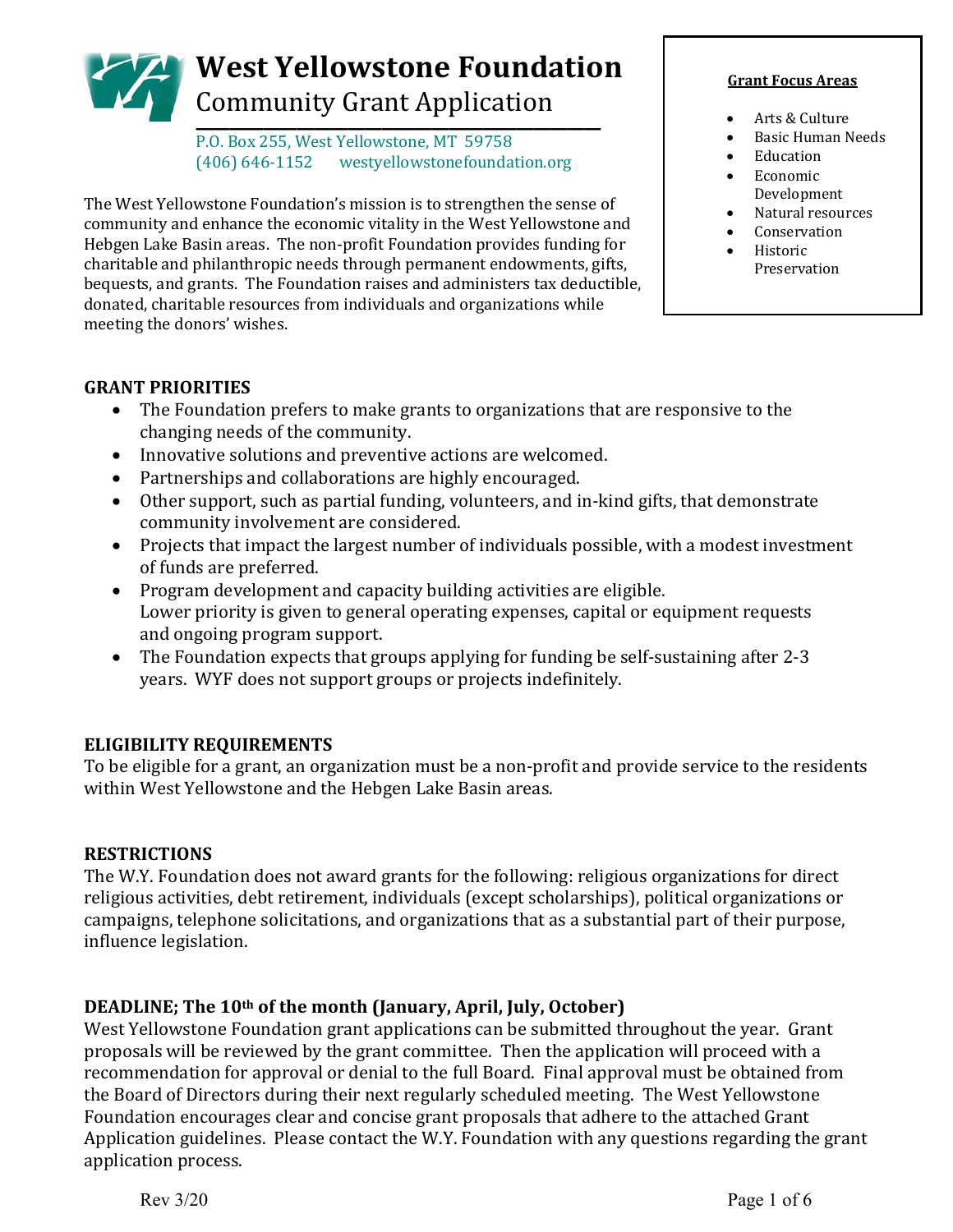## **West Yellowstone Foundation** Community Grant Application

| applications will be accepted.                                                                                                       |                  | Please neatly fill out this form and attach to the top of your application packet. Only complete |  |
|--------------------------------------------------------------------------------------------------------------------------------------|------------------|--------------------------------------------------------------------------------------------------|--|
|                                                                                                                                      |                  |                                                                                                  |  |
|                                                                                                                                      |                  |                                                                                                  |  |
|                                                                                                                                      |                  |                                                                                                  |  |
|                                                                                                                                      |                  |                                                                                                  |  |
|                                                                                                                                      |                  |                                                                                                  |  |
|                                                                                                                                      |                  |                                                                                                  |  |
| <b>Tax Status - Check one:</b><br>$\frac{1}{2}$ 501(c)3 Please attach your IRS tax exemption letter $\frac{1}{2}$ Unit of Government |                  |                                                                                                  |  |
| ______ Public Agency ____________________Other (describe and attach appropriate documentation)                                       |                  |                                                                                                  |  |
| AMOUNT REQUESTED: \$                                                                                                                 |                  |                                                                                                  |  |
| Other funding sources in support of project:<br><b>AMOUNT</b>                                                                        | <b>FROM WHOM</b> |                                                                                                  |  |
|                                                                                                                                      |                  | $\frac{1}{2}$                                                                                    |  |
|                                                                                                                                      |                  |                                                                                                  |  |
| $\qquad \qquad \bullet$                                                                                                              |                  |                                                                                                  |  |
| $\frac{1}{2}$                                                                                                                        |                  |                                                                                                  |  |
|                                                                                                                                      |                  |                                                                                                  |  |
|                                                                                                                                      |                  |                                                                                                  |  |
|                                                                                                                                      |                  |                                                                                                  |  |

Please be sure to answer the questions on the following page.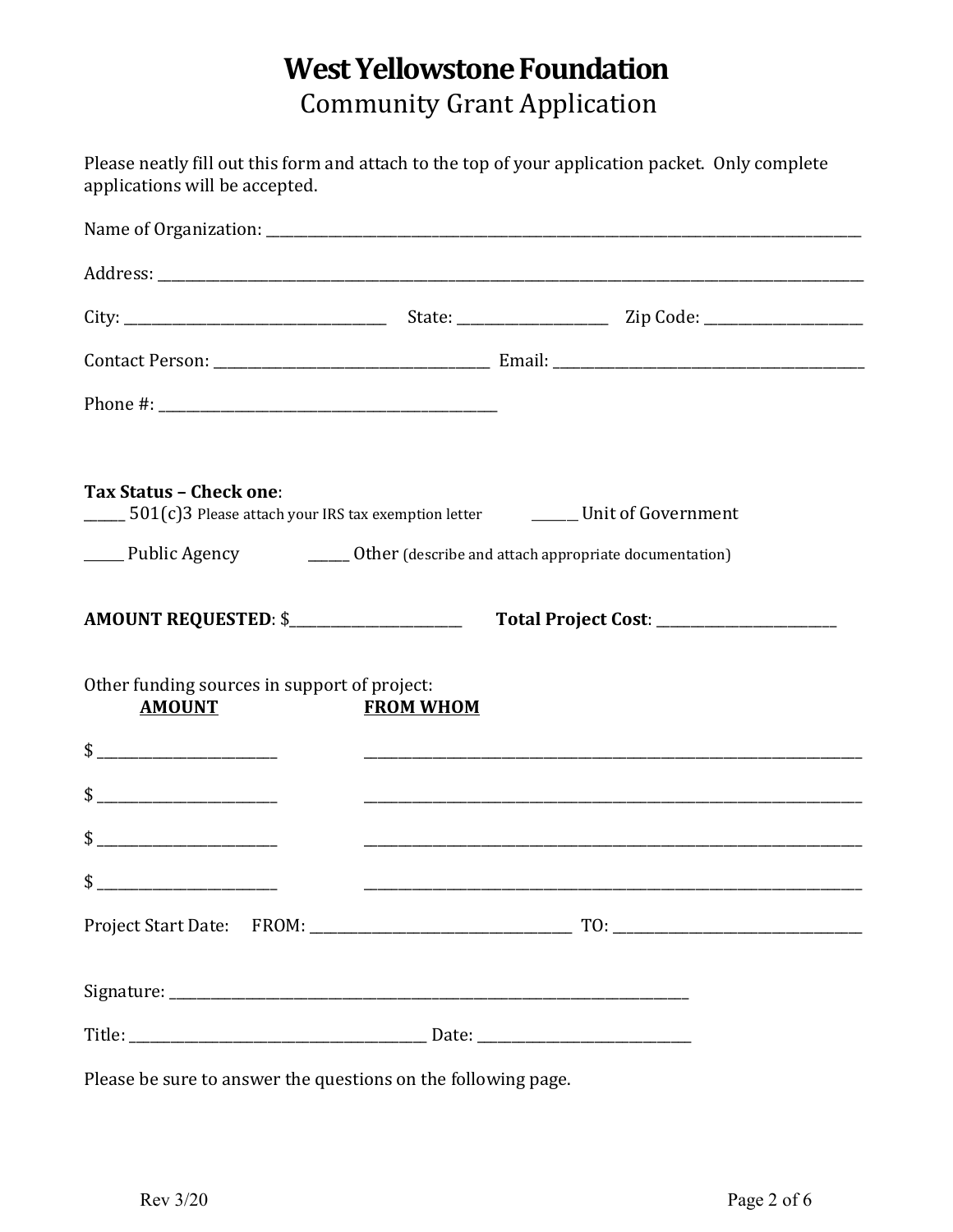1. Provide a summary for the project requested. How will the requested grant money be used? (Please include goals, objectives, activities and a timeline for your project.)

2. How many people will benefit from this project?

3. Please provide a detailed income and expense budget for the project.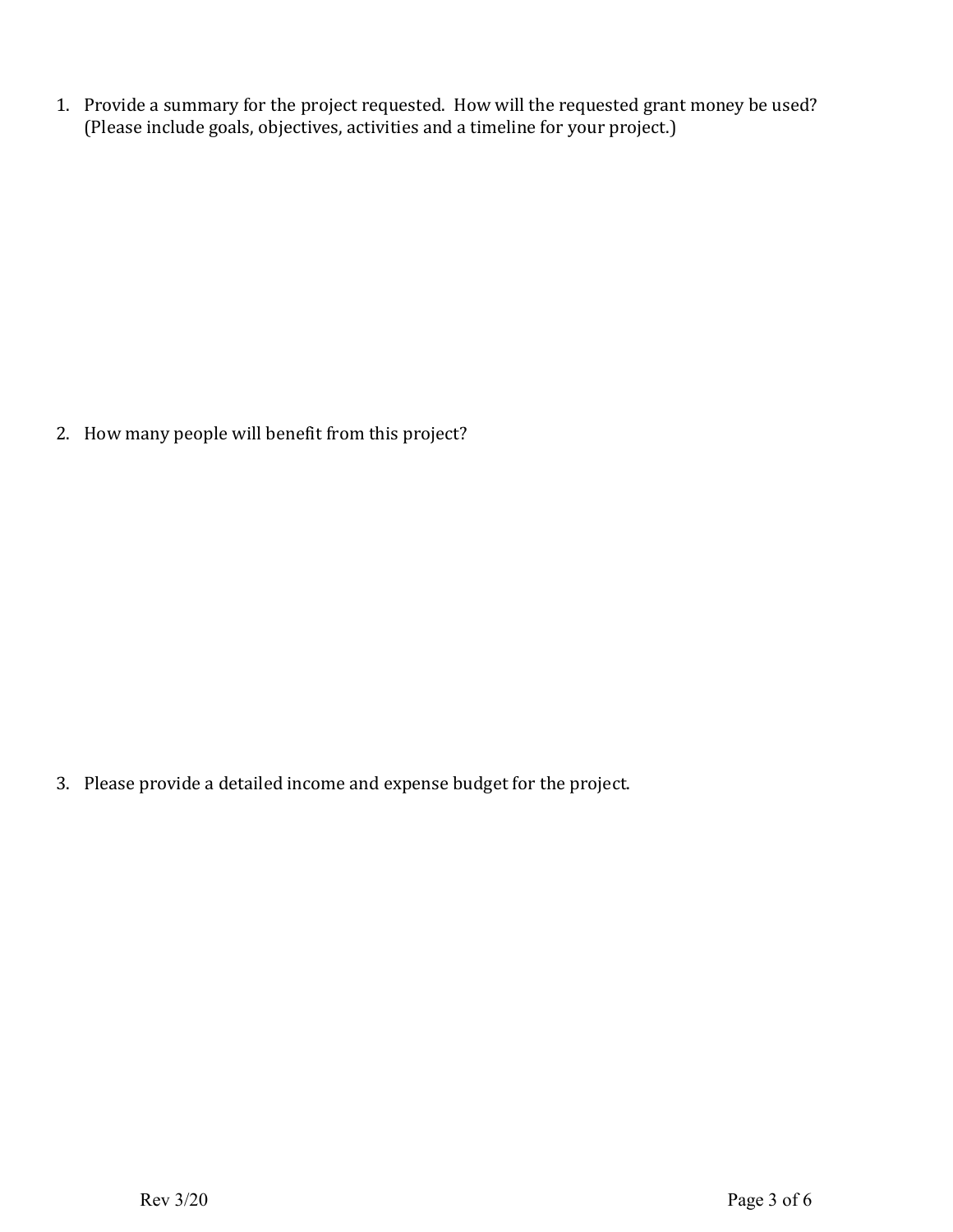4. Briefly describe your organization's purpose, history and major accomplishments.

5. Describe your organization's qualifications for successfully completing this project and who will be involved and supervising this project.

6. How will your organization evaluate the success of the project and what is your time frame for the results of the project?

7. Does your organization have the support of any governmental, civic or other community organization for the project? If so, please include any letters of support or commitment.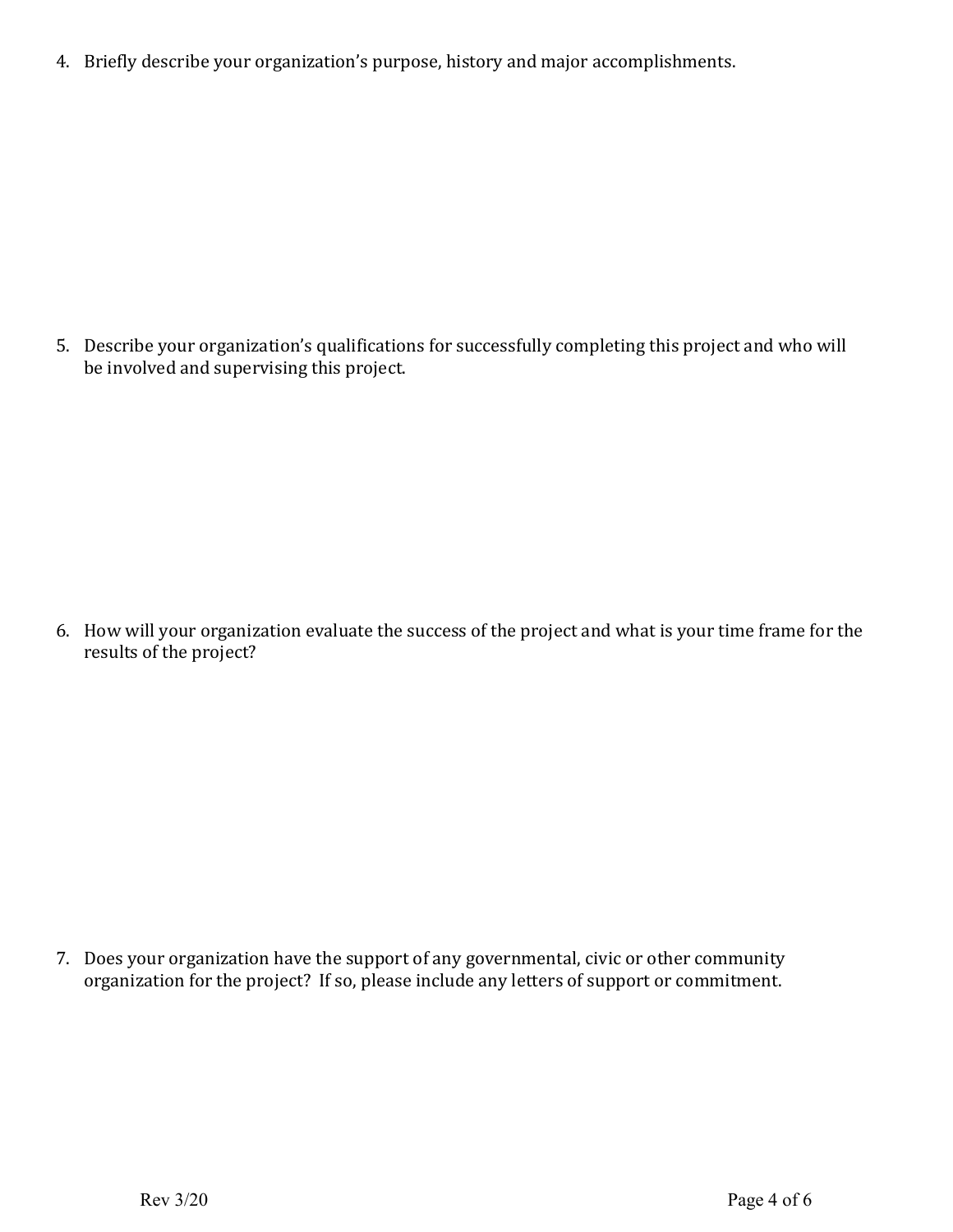8. If this project will be ongoing, how will this project be financed in the future?

9. Has your organization received a grant from the West Yellowstone Foundation in the past? If so, when and how much funding did your project receive?

10. If approved, how is your organization prepared to publicize that the West Yellowstone Foundation contributed to your effort so that WYF earns recognition in the community for participation in your effort? (Your website, Facebook page, Island Park News, brochures about the event, signage at the event, ...)